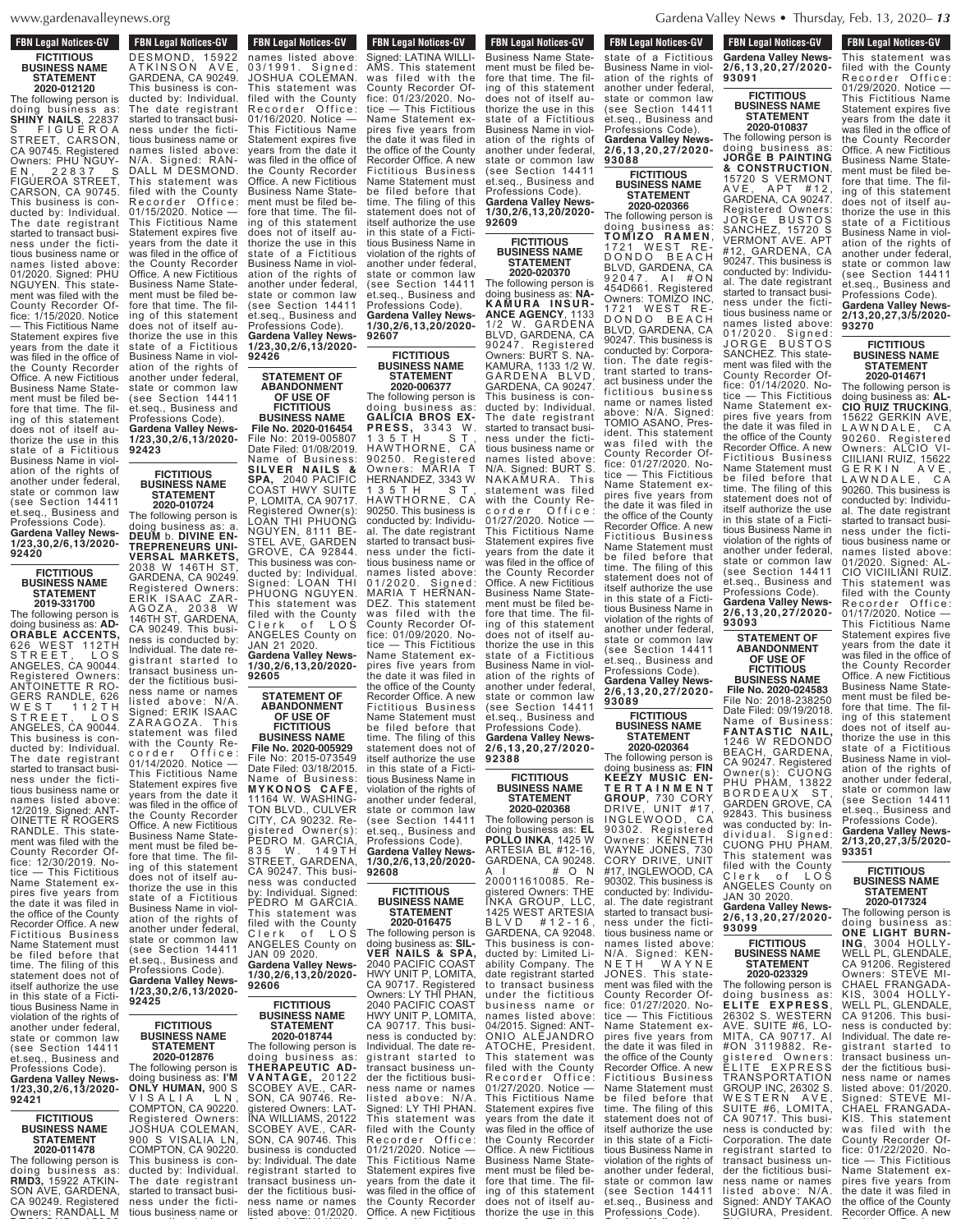**FBN Legal Notices-GV** 

**Requirement Office**<br> **Report** Office. A new order Fictitious Business Name Statement must be filed before that time. The filing of this statement does not of itself authorize the use in this state of a Fictitious Business Name in violation of the rights of another under federal, state or common law (see Section 14411 et.seq., Business and Professions Code). **Gardena Valley News-2/13,20,27,3/5/2020- 93352**

#### **FICTITIOUS BUSINESS NAME STATEMENT 2020-028716**

The following person is doing business as: **KARACCI FINAN-C I A L S E R V I C E S** , 14948 PRAIRIE AVE, HAWTHORNE, CA 90250. Registered O w n e r s : S Y E D MUSHTAQ AHMED JAFRY, 14948 PRAIR-I E A V E , HAWTHORNE, CA 90250. This business is conducted by: Individual. The date registrant started to transact business under the fictitious business name or names listed above: 02/2020. Signed: SYED MUSHTAQ AHMED JAFRY. This statement was filed with the County Recorder Office: 02/04/2020. Notice — This Fictitious Name Statement expires five years from the date it was filed in the office of the County Recorder Office. A new Fictitious Business Name Statement must be filed be-

another under federal, **93354 FBN Legal Notices-GV FON LEGAL MULLES-GV** fore that time. The filing of this statement does not of itself authorize the use in this state of a Fictitious Business Name in violation of the rights of another under federal, state or common law (see Section 14411 et.seq., Business and Professions Code). **Gardena Valley News-2/13,20,27,3/5/2020- 93353**

## **FICTITIOUS BUSINESS NAME STATEMENT 2020-023325** The following person is

**ANT**, 15926 S WEST-ERN AVE, GARDENA, CA 90247. AI #ON 201928210547. Registered Owners: LO-COMOCO LLC, 15926 S WESTERN AVE Q, GARDENA, CA 90247. This business is conducted by: Limited Liability Company. The date registrant started to transact business under the fictitious business name or names listed above: N/A. Signed: PABLO ARAKAKI, President. This statement was doing business as: **IRENE PECH**, 1345 W E S T 1 6 8 T H STREET, GARDENA, CA 90247. Registered Owners: IRENE THERESA PECH, 1345 WEST 168TH STREET, GARDENA, CA 90247. This business is conducted by: Individual. The date registrant started to transact business under the fictitious business name or names listed above: N/A. Signed: IRENE

#### state or common law ids Section 14411 thorize the use in this  $\mathbb{S}$  A Fig. 110 **Business National Properties** ation of the rights of

Denise, adopted 17-year-old Amina

 $\mathbf{I}$  state of contract  $\mathbf{I}$ ee Section 1445Kee S  $\epsilon$  and  $\epsilon$ **wanted. 2/13,20,27,3/5/2020-**

filed with the County Recorder Office: 01/29/2020. Notice — This Fictitious Name Statement expires five years from the date it was filed in the office of the County Recorder Office. A new Fictitious Business Name Statement must be filed before that time. The filing of this statement does not of itself authorize the use in this state of a Fictitious Business Name in viol-THERESA PECH. This statement was filed with the County Recorder Office: 01/29/2020. Notice — This Fictitious Name Statement expires five years from the date it was filed in the office of the County Recorder Office. A new Fictitious Business Name Statement must be filed before that time. The filing of this statement does not of itself authorize the use in this state of a Fiction of a Fiction

**93355** Professions Code). **Gardena Valley News-**

That's when I knew I had to adopt her.

**2/13,20,27,3/5/2020-**

**93354**

**FBN Legal Notices-GV FUSICAL BUSINESS OF** ation of the rights of another under federal, state or common law (see Section 14411 et.seq., Business and Professions Code). **Gardena Valley News-2/13,20,27,3/5/2020- 93355** et.seq., Business and

**FBN Legal Notices-GV** 

**THORIZE THE USE IN THE USE IN THE USE IN THE USE IN THE USE** state of a Fictitious Business Name in violation of the rights of

state or common law (see Section 14411

Professions Code). **Gardena Valley News-2/13,20,27,3/5/2020-**

**FICTITIOUS BUSINESS NAME STATEMENT 2020-023327** The following person is doing business as: **BOB'S HAWAIIAN STYLE RESTAUR-**

**FICTITIOUS BUSINESS NAME STATEMENT 2020-027263**

The following person is doing business as: **S I G N F O R T H E T I M E S** , 1 7 7 0 0 S WESTERN AVE. S U I T E 107, GARDENA, CA 90248. Registered Owners: DENISE L ESTERLEY, 17700 S WESTERN AVE 107, GARDENA, CA 90248. This business is conducted by: Individual. The date registrant started to transact business under the fictitious business name or names listed above: 01/2020. Signed: DENISE L ES-TERLEY. This statement was filed with the County Recorder Office: 02/03/2020. Notice — This Fictitious Name Statement expires five years from the date it was filed in the office of the County Recorder Office. A new Fictitious Business Name Statement must be filed before that time. The filing of this statement does not of itself authorize the use in this state of a Fictitious Business Name in violation of the rights of another under federal, state or common law (see Section 14411

**93357 Legal Notices-GV** NOTICE OF TRUST-EE'S SALE TS No. CA-19-870670-CL Order

N o . : D S 7 3 0 0 - 19006093 YOU ARE IN DEFAULT UNDER A DEED OF TRUST DATED 5/14/2013. UN-LESS YOU TAKE AC-TION TO PROTECT YOUR PROPERTY, IT MAY BE SOLD AT A PUBLIC SALE. IF YOU NEED AN EXPLANA-TION OF THE NATURE OF THE P R O C E E D I N G AGAINST YOU, YOU SHOULD CONTACT A LAWYER. A public auction sale to the highest bidder for cash, cashier's check drawn manuscributed for easing<br>cashier's check drawn<br>on a state or national bank, check drawn by state or federal credit union, or a check drawn by a state or federal savings and loan association, or savings association, or savings bank specified in Section 5102 to the Financial Code and authorized to do business in this state, will be held by duly appointed trustee. The sale will be made, but without covenant or warranty, expressed or implied, regarding title, possession, or encumbrances, to pay the remaining principal sum of the note(s) secured by the Deed of Trust, with interest and late charges thereon, as provided in the note(s), advances, under the terms of the Deed of Trust, interest thereon, fees, charges and ex-

**Trustees-GV Equal Nutrices-GV** penses of the Trustee

**FBN Legal Notices-GV FON LEGAL NULLES-GV** et.seq., Business and Professions Code). **Gardena Valley News-2/13,20,27,3/5/2020- 93356 FICTITIOUS BUSINESS NAME STATEMENT 2020-029532** The following person is doing business as: **ASR HEALTHCARE NECESSITIES**, 549 E NEWFIELD STREET, GARDENA, CA 90248. Registered Owners: ANGELA STEPHANIE BAILEY, 549 E NEW-FIELD STREET, GARDENA, CA 90248. This business is conducted by: Individual. The date registrant started to transact business under the fictitious business name or names listed above: N/A. Signed: ANGELA STEPHANIE BAILEY. This statement was filed with the County Recorder Office: 02/05/2020. Notice —

charges: \$274,512.03 The purported property address is: 14708 S KINGSLEY DR, GARDENA, CA 90247 Assessor's Parcel No.: 6103-028-020 NO-TICE TO POTENTIAL BIDDERS: If you are considering bidding on this property lien, you should understand that there are risks involved in bidding at a trustee auction. You will be bidding on a lien, not on the property itself. Placing the highest bid at a trustee auction does not automatically entitle you to free and clear ownership of the property. This Fictitious Name Statement expires five years from the date it was filed in the office of the County Recorder Office. A new Fictitious Business Name Statement must be filed before that time. The filing of this statement does not of itself authorize the use in this state of a Fictitious Business Name in violation of the rights of another under federal, state or common law (see Section 14411 et.seq., Business and Professions Code). **Gardena Valley News-2/13,20,27,3/5/2020-**

You should also be aware that the lien being auctioned off may be a junior lien. If you are the highest bidder at the auction, you are or may be responsible for paying off all liens senior to the lien being auctioned off, before you can receive clear title to the property. You are encouraged to investigate the existence, priority, and size of outstanding liens that may exist on this property by contacting the county recorder's office or a title insurance company, either of which may charge you a fee for this information. If you consult either of these resources, you should be aware that the same lender may hold more than one mortgage or deed of trust on the property. NOTICE TO PROPERTY OWNER: The sale date shown on this notice of sale may be postponed one or more times by the mortgagee, beneficiary, trustee, or a court, pursuant to Section 2924g of the California Civil Code. The law requires that information about trustee sale postponements be made available to you and to the public, as a courtesy to those not present at the sale. If you wish to learn whether your sale date has been postponed, and, if applicable, the rescheduled time and date for the sale of this property, you may call<br>800-280-2832 for in-

denavalleynews.org  $t^{\text{intra}}$  $WWW.\overline{9}$ property in the call of  $\sim$ 

**Legal Notices-GV** 

Legal Nutries-GV trustee, or substituted trustee), pursuant to the Deed of Trust executed by Carlos H. Montoya and Darlena Dominguez, husband and wife as community property with right of survivorship, dated 08/03/2017 and recorded 08/08/2017 as Instrument No. 20170891470 (or Book, Page) of the Official Records of Los

**Example 1300-2833 Equal Nutrices-GV** trustee's sale or visit this Internet Web site http://www.qualityloan. com, using the file number assigned to this foreclosure by the T r u s t e e : C A - 1 9 - 870670-CL. Information about postponements that are very short in duration or that occur close in time to the scheduled sale may not immediately be reflected in the telephone information or on the Internet Web site. The best way to verify postponement information is to attend the scheduled sale. The undersigned Trustee disclaims any liability for any incorrectness of the property address or other common designation, if any, shown herein. If no street address or other common designation is shown, directions to the location of the property may be obtained by sending a written request to the beneficiary within 10 days of the date of first publication of this Notice of Sale. If the sale is set aside for any reason, including if the Trustee is unable to convey title, the Purchaser at the sale shall be entitled only to a return of the monies paid to the Trustee. This shall be the Purchaser's sole and exclusive remedy. The purchaser shall have no further recourse against the Trustor, the Trustee, the Beneficiary, the Beneficiary's Agent, or the Beneficiary's Attorney. If you have previously been discharged through bankruptcy, you may have been released of personal liability for this loan in which case this letter is intended to exercise the note holders right's against the real property only. Date: Quality Loan Service Corporation 2763 Camino Del Rio South San Diego, CA 92108 619- 645-7711 For NON SALE information only Sale Line: 800-280- 2832 Or Login to: http://www.qualityloan. com Reinstatement Line: (866) 645-7711 Ext 5318 Quality Loan Service Corp. TS No.: CA-19-870670-CL ID-S P u b # 0 1 5 9 9 8 1 2/6/2020 2/13/2020 2/20/2020 **Gardena Valley News 2/6,13,20/2020-92473** for the total amount (at the time of the initial publication of the Notice of Sale) reasonably estimated to be set forth below. The amount may be greater on the day of sale. BENEFICIARY MAY ELECT TO BID LESS THAN THE TOTAL AMOUNT DUE. Trustor(s): Faye C. Cleaves-McTyer, an unmarried woman Recorded: 6/12/2013 as Instrument No. 20130877055 of Official Records in the office of the Recorder of LOS ANGELES County, Cal ifornia; Date of Sale: 2/27/2020 at 9:00 AM Place of Sale: At the Doubletree Hotel Los Angeles-Norwalk, 13111 Sycamore Drive, Norwalk, CA 90650, in the Vineyard Ballroom Amount of unpaid balance and other

NOTICE OF TRUST-<br>EE'S SALE NDSC File EE'S SALE NDSC File No. : 19-31074-PM-CA Title Order No. : 191122598-CA-VOI APN No. : 6106-001- 006 YOU ARE IN DE-FAULT UNDER A DEED OF TRUST, DATED 08/03/2017 UNLESS YOU TAKE ACTION TO PRO-TECT YOUR PROP-ERTY; IT MAY BE SOLD AT A PUBLIC SALE. IF YOU NEED AN EXPLANATION OF THE NATURE OF THE P R O C E E D I N G AGAINST YOU, YOU SHOULD CONTACT A LAWYER. Notice is hereby given that National Default Servicing Corporation as trustee (or successor formation regarding the

trustee, or substituted

Angeles County, State of CA, and pursuant to the Notice of Default and Election to Sell thereunder recorded 10/18/2019 as Instrument No. 20191114236 (or Book , Page ) of said Official Records Date and Time of Sale: 03/02/2020 09:00 AM Place of Sale: By the fountain located at 400 Civic Center Plaza, Pomona, CA 91766 Property will be sold at public auction, to the highest bidder for cash (in the forms which are lawful tender in the United States, payable in full at time of sale), all right, title, and interest conveyed to and now held by it under said Deed of Trust, in the property situated in said County and State and LOT 28 OF MON-ETA TRACT, IN THE CITY OF GARDENA, COUNTY OF LOS ANGELES,STATE OF CALIFORNIA, AS PER<br>CALIFORNIA, AS PER MAP RECORDED IN BOOK 6 PAGE 162 OF MAPS, INTHE OF-FICE OF THE COUNTY RECORD-ER OF SAID C O U N TY.EX C EPT THE NORTHERLY 40 FEET THEREOF. The street address and other common designation, if any of the real property described above is purported to be: 1747 West 168th Street Gardena, CA 90247. The undersigned Trustee disclaims any liability for any incorrectness of the street address and other common designation, if any, shown herein. The amount of the unpaid balance of the obligation secured by the property to be sold and reasonable estimated costs, expenses and advances at the time of the initial publications of the Notice of Sale is<br>\$497,966.78Theopening bid at the time of the sale may be more or less than this amount depending on the total indebtedness owed and/or the fair market of the property. BENEFICIARY MAY ELECT TO BID LESS THAN THE TOTAL AMOUNT DUE. In addition to cash, the Trustee will accept

cashier's checks drawn on a state or national bank, a check drawn by a state or federal credit union, or a check drawn by a state or federal savings and loan association, savings association, or savings bank specified in Section 5102 of the Financial Code and authorized to do business in this state. In the event tender other than cash is accepted, the Trustee may with-

**LEARN ABOUT ADOPTING A TEEN** YOU CAN'T IMAGINE THE REWARD

ADOPTUSKIDS.ORG